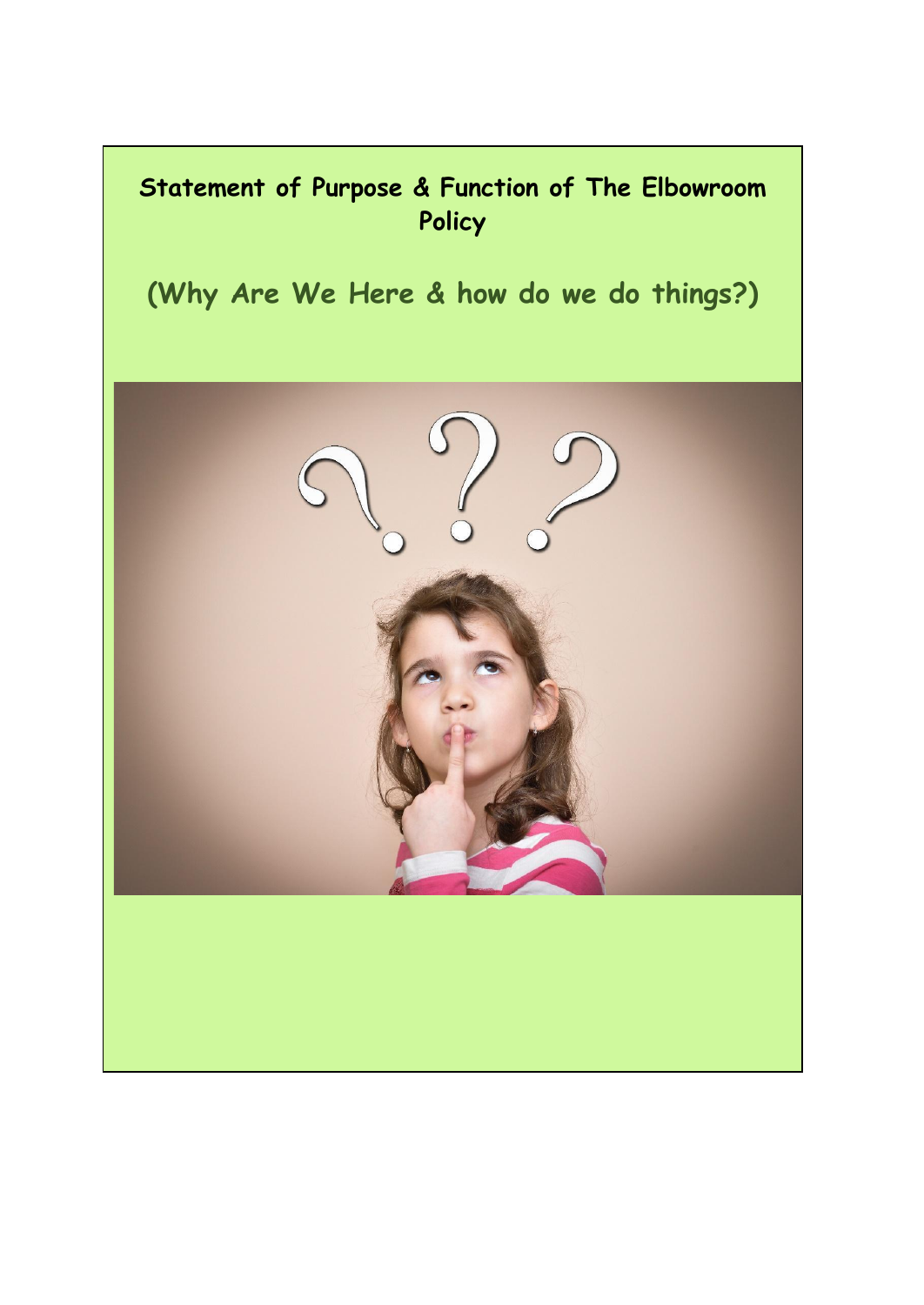### **Why Are we here?**

We are here to provide services for children after school until their parents/guardians can collect them. We provide a happy & safe place where children can play, do homework, eat meals and snacks and have fun with other children.

# **What we think you might like to know about The Elbowroom**

When are we open: During school term times Monday to Friday 1pm to 6pm

How Many children come here: A maximum of 44 children attend

What ages are children: Children range in age from 5-10 years

## **Who works here?**

(Insert an individual picture of each staff member with name underneath each picture as below)



(Insert staff name)

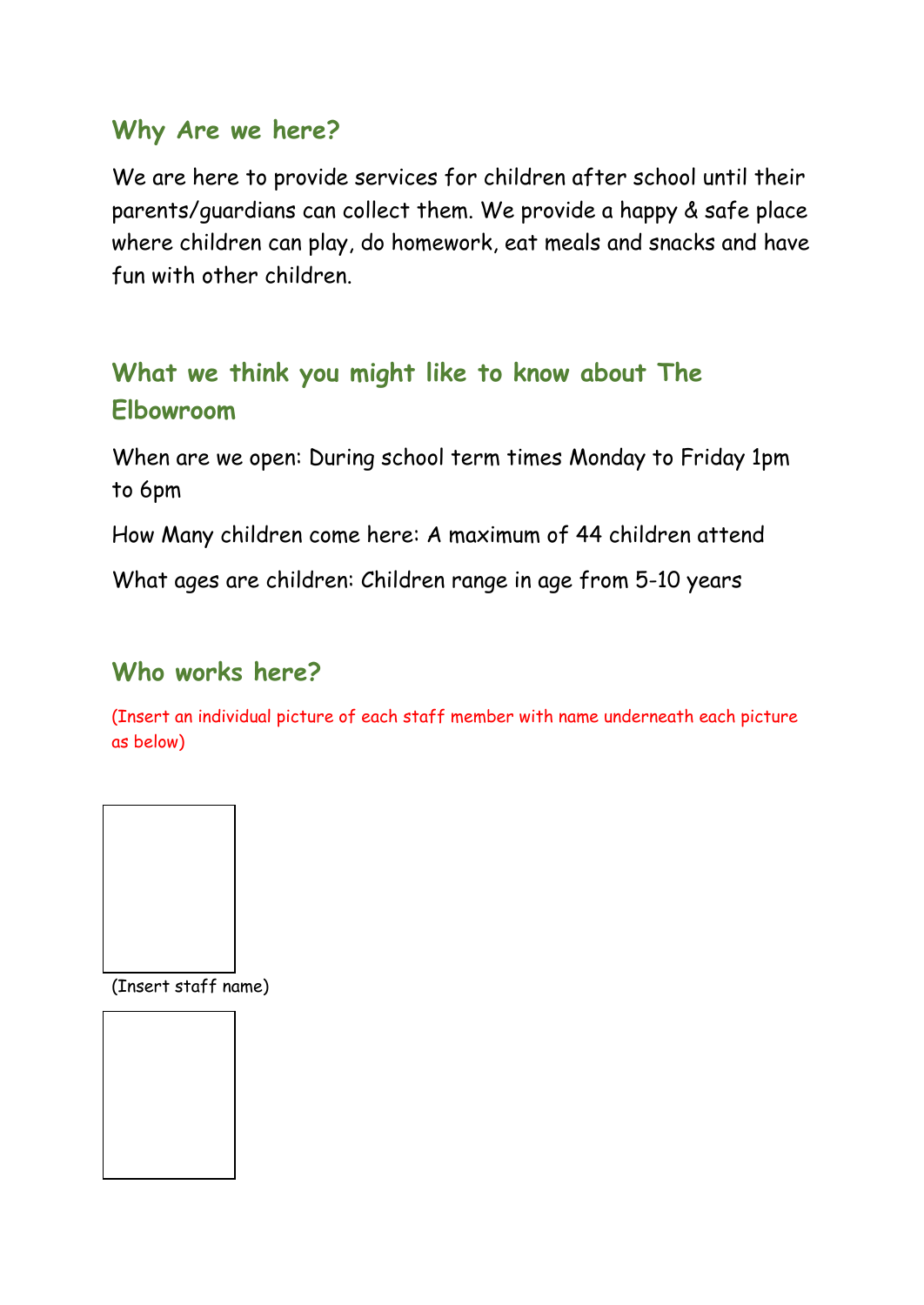(Insert staff name)



(Insert staff name)

## **What Activities do we do?**



Help with Homework

Indoor & outdoor play Camps (Summer/Easter/Midterm)

Extracurricular activities which include gymnastics, Karate, Ballet, Yoga & Dancing

### **What are Policies?**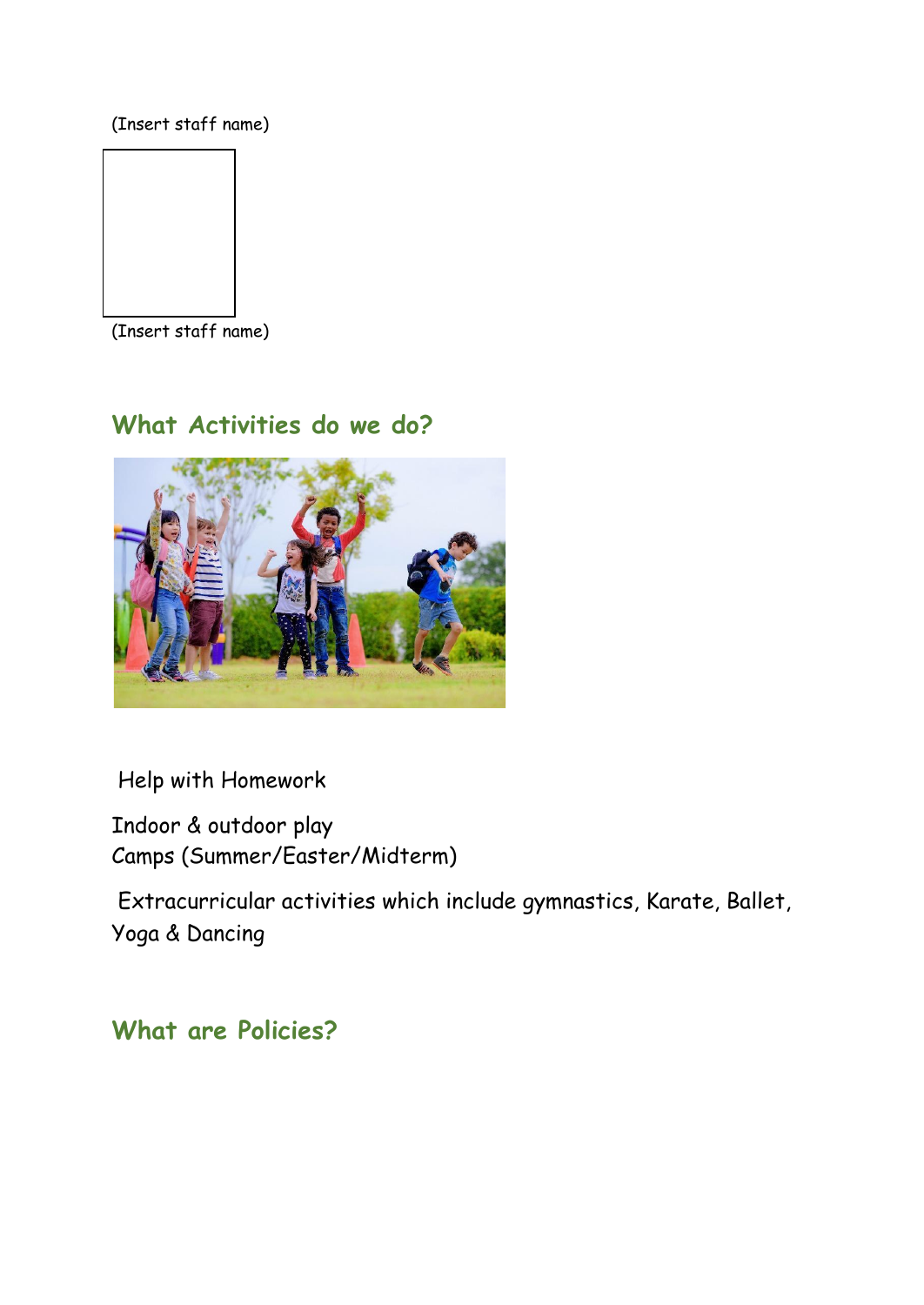

Policies are rules and plans about what happens in The Elbowroom to make sure you are happy, safe and know what to expect.